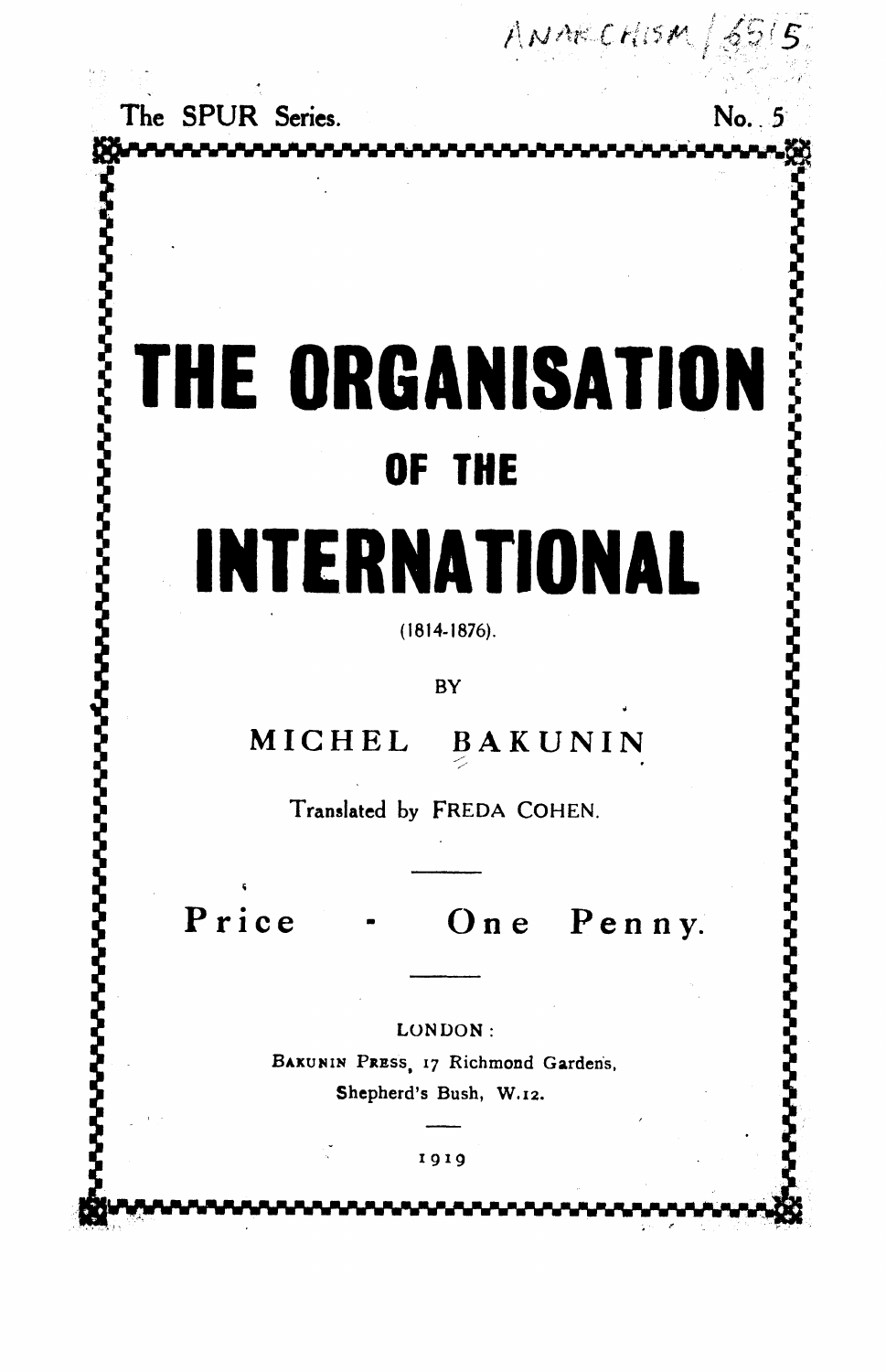#### $\cdot$  editor's note.

Until I commenced to publish translations of Bakunin's writings, and accounts of incidents in his career, in the Herald of Revolt and the  $S_{\text{p}}$ , nothing of the great Russian Nihilist's thought was to be found in English except his God and the State—itself but an indigestible fragment. Unfortunately, financial embarrassment has made it impossible for me to reprint from the columns of the papers mentioned, Bakunin's important essays, such as The International, Communism and the State, The Two Camps, The Issue, etc., all of which should be circulating in pamphlet form at the present time.

Comrade Freda Cohen, who translated some of these from <sup>a</sup> Yiddish version, translated also the present essay some few years back. But for some reason or other, it was mislaid and never published.

>>

The opinion we entertain that Bakunin's work is not really opposed to Marx's istoo well known to need repetition. And the movement, happily, is coming now to realise its common indebtedness to these two great pioneers, who served, with unequal distinction but equal abandon, the cause we Communists have at heart.

Glasgow, July 10, 1919. GUY A. ALDRED.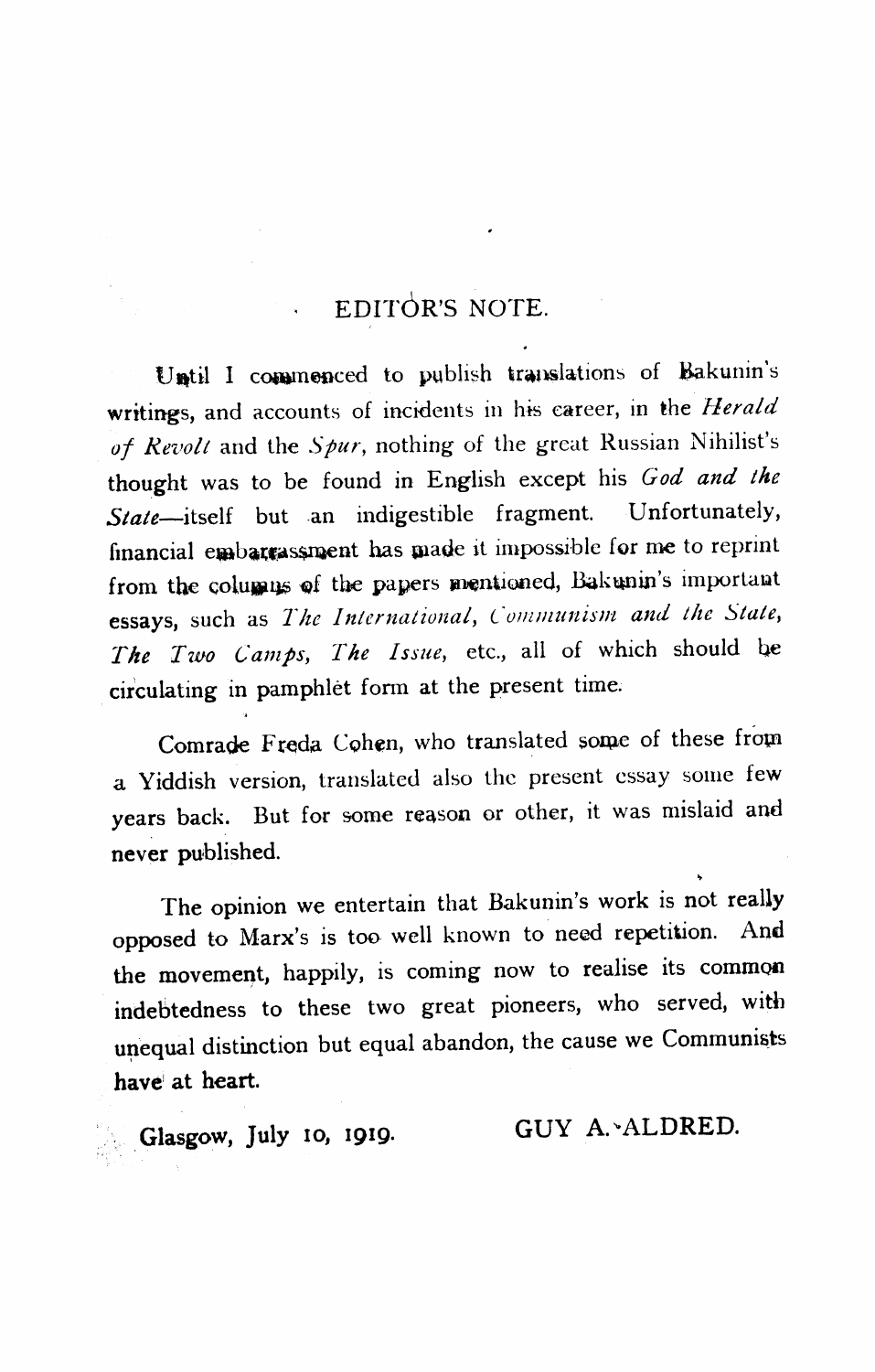### 1407590-190

# The Organisation of the International.

The masses are the social power, or, at least, the essence of that power. But they lack two things in order to free themselves from the hateful conditions which oppress them : education and organisation. These two things represent, to-day, the real foundations of power of all government.

-+-

To abolish the military and governing power of the State, the proletarian must organise. But since organisation cannot exist without knowledge, it is necessary to spread among the masses real social education.

To spread this real social education is the aim of the International. Consequently, the day on which the International succeeds in uniting in its ranks a' half, <sup>a</sup> fourth, or even <sup>a</sup> tenth part of the workers of Europe, the State or States will cease to exist. The organisation of the International will be altogether different from the organisation of the State, since its aim is not to create new States but to destroy all existing government systems. The more artificial, brutal, and authoritarian is the power of the State, the more indifferent and hostile it is to the natural developments, interests and desires of the people, the freer and more natural must be the organisation of the International. It must try all the more to accommodate itself to the natural instincts and ideals of the people.

But what do we mean by the natural organisation of the masses? We mean the organisation which is founded upon the experience and results of their everyday life and the difference of their occupations,  $i.e.,$  their industrial organisation. moment all branches of industry are represented in their international, the organisation of the masses will be complete.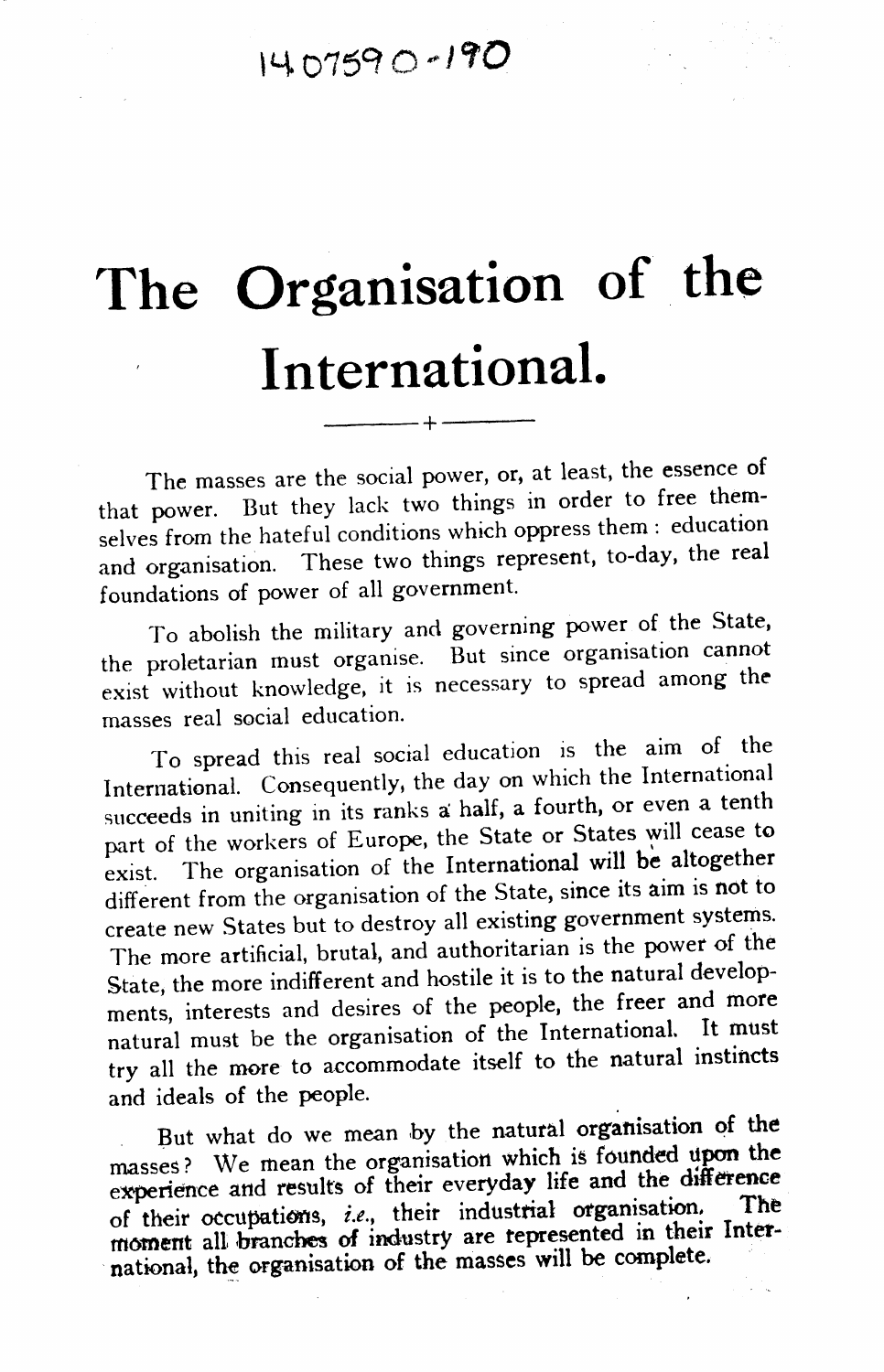But it might be said that, since we exercise, through the International, organised influence over the masses, we are aiming at new power equally with the politicians of the old State systems.<br>This charge is a great mistake. The influence of the Inter-This charge is a great mistake. national over the masses differs from all government power in that, it is no more than <sup>a</sup> natural, unofficial influence of ordinary ideas, without authority.

The State is the authority, the rule, and organised power of the possessing class, and the make-believe experts over the life and liberty of masses. The State does not want anything other than the servility of the masses. Hence it demands their submission.

The International, on the other hand, has no other object<br>in the absolute freedom of the masses. Consequently, it than the absolute freedom of the masses. appeals to the rebel instinct. In order that this rebel instinct should be strong and powerful enough to overthrow the rule of the State and the privileged class, the International must organise

To reach this goal, it has to employ two quite just weapons:

- (i) The propagation of its ideas.
- (2) The natural organisation of its power or authority, through the influence of its adherents on the masses

A person who can assert that, such organised activity is an attack on the freedom of the masses, or an attempt to create <sup>a</sup> new rule, is either <sup>a</sup> sophist or <sup>a</sup> fool. It is sad enough for those who don't know the rules of human solidarity, to think that complete individual independence is possible, or desirable. Such <sup>a</sup> condition would mean the dissolution of all human society, since the entire social existence of man depends on the interdependence of individuals and the masses. Every person, even the cleverest and strongest—nay, especially the clever and strong—are at all times, the creatures as also the creators of this influence. The freedom of each individual is the direct outcome of those material' mental and moral influences, of all individuals sur rounding him in that society in which he lives, develops, and dies. A person who seeks to free himself from that influence in the name of a metaphysical, superhuman, and perfectly egotistical "freedom" aims at his own extermination as a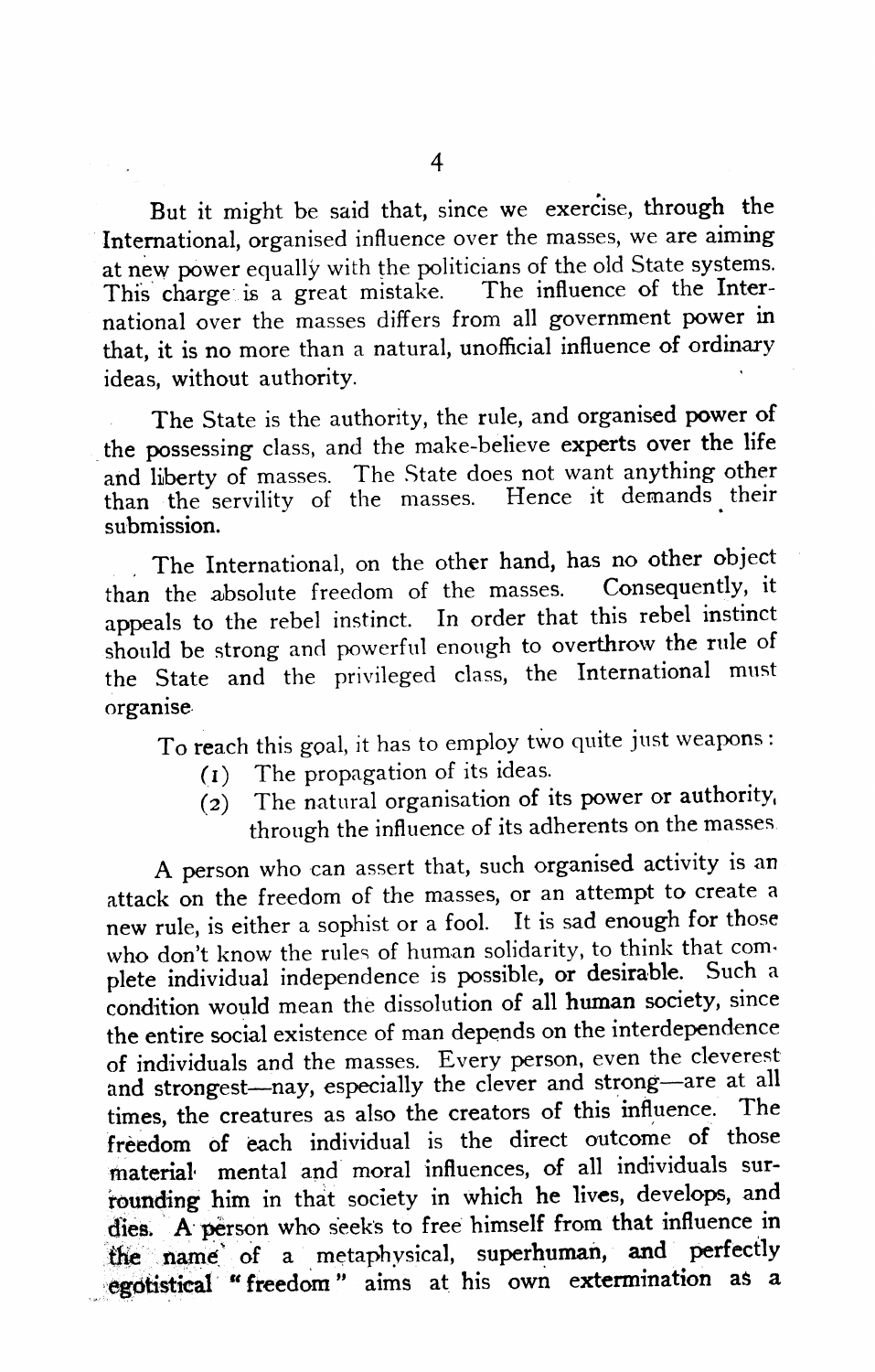human being. And those who refuse to use that influence on others, withdraw from all activity of social life, and by not pass ing on their thoughts and feelings, work for their own destruction. Therefore, this so-called " independence/' which is preached so often by the idealists and metaphysicians : this so called individual liberty is only the destruction of existence.

In nature, as well as in human society, which is never anything else than part of that same nature, every creature exists on condition that he tries, as much as his individuality will permit, to influence the lives of others. The destruction of that indirect influence would mean death. And when we desire the freedom of the masses, we by no means want to destroy this natural influence, which individuals or groups of individuals, create through their own contract.

What we seek is the abolition of the artificial, privileged, lawful, and official influence. If the Church and State were private institutions, we should be, even then, I suppose their opponents. But we should not have protested against their right to exist. True, in a sense, they are, to-day, private institutions, as they exist exclusively to conserve the interests of the privileged classes. Still, we oppose them, because they use all the power of the masses to force their rule upon the latter in an authoritarian, official, and brutal manner. If the International could have organised itself in the State manner, we, its most enthusiastic friends, would have become its bitterest enemies. But it cannot possibly organise itself in such a form. The Inter national cannot recognise limits to human fellowship and equality, whilst the State cannot exist unless it limits, by territorial pretensions, such fellowship and equality. History has shown us that the realisation of a league of all the States of the world, about which all the despots have dreamt, is impossible. Hence those who speak of the State, necessarily think and speak of <sup>a</sup> world divided into different States, who are internally oppressors and outwardly despoilers, i.e., enemies to each other. The State, since it involves this devision, oppression, and despoliation of humanity, must represent the negation of humanity and the destruction of human society.

There would not have been any sense in the organisation.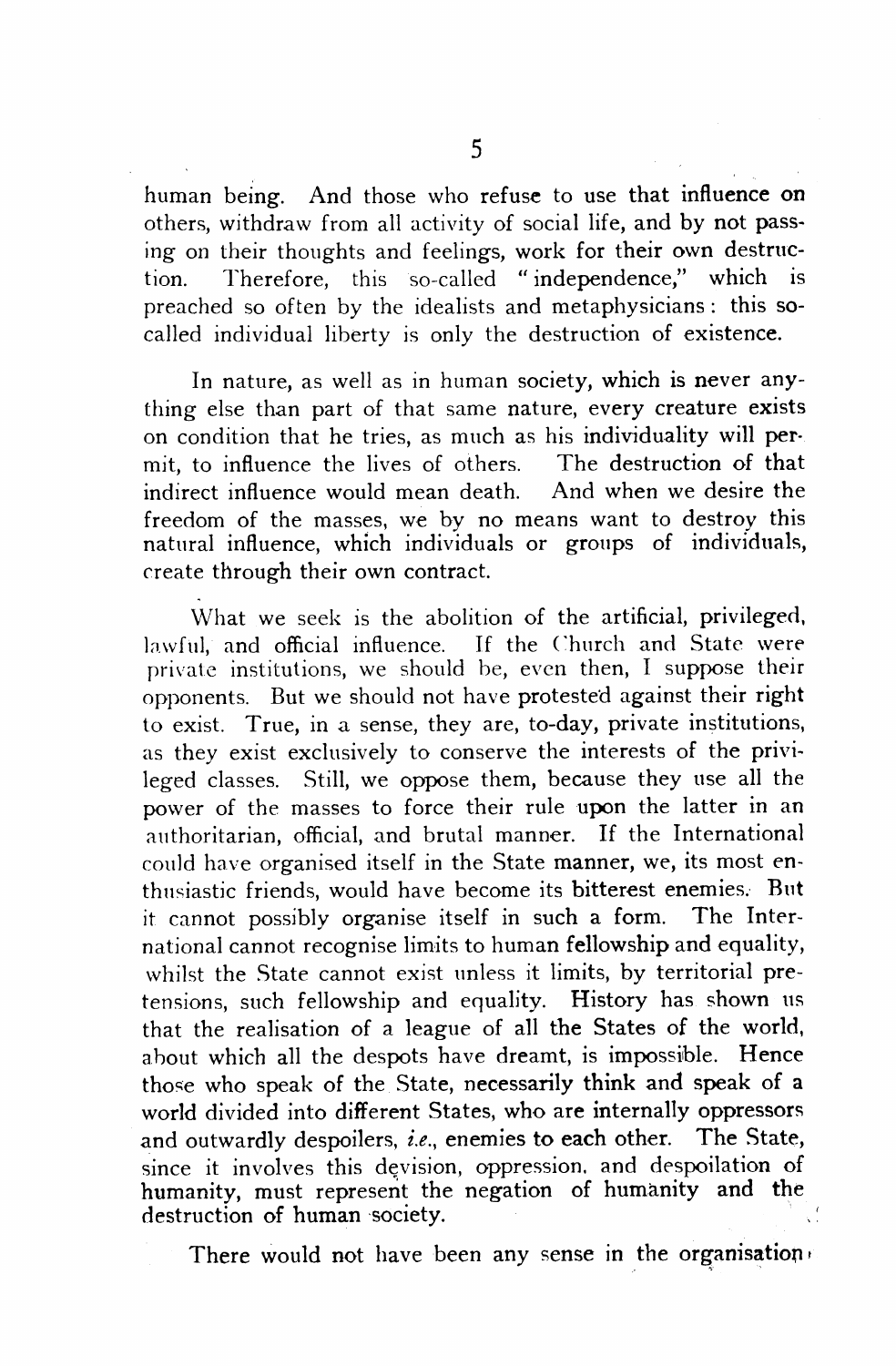of the Workers at all, if they had not aimed at the overthrow of the State. It organises the masses with this object in view, to the end that they might reach this gaol. And how does it organise them ?

Not from the top to the bottom, by imposing a seeming unity and order on human society, as the state attempts, without regards to the differences of interest arising from differences of occupation. On the contrary, the International organises the masses from the bottom upwards, taking the social , life of the masses, their real aspirations as a starting point, and . encouraging them to unite in groups according to their real interests in society. The International evolves a unity of purpose and creates a real equilibrium of aim and well-being out of their natural difference in life and occupation

Just because the International is organised in this way, it develops a real power. Hence it is essential that every member of every group should be acquainted thoroughly with all its principles. Only by these means will he make a good propagandist in time of peace and real revolutionist in time of war.

We all know that our program is just. It expresses in <sup>a</sup> few noble words the just and humane demands of the proletariat. Just because it is an absolutely humane program, it contains all the symptoms of the social revolution. It proclaims the destruction of the old and the creation of the new world.

This is the main point which we must explain to all members of the International. This program substitutes a new science, <sup>a</sup> new philosophy for the old religion. And it defines <sup>a</sup> new international policy, in place of the old diplomacy. It has no other object than the overthrow of the States.

In order that the members of the International scientifically fill their posts, as revolutionary propagandists, it is necessary for every one to be imbued with the new science, philosophy, and policy : the new spirit of the International. It is not enough to declare that we want the economic freedom of the workers, a full return for our labour, the abolition of classes, the end of political slavery, the realisation of all human rights, equal duties  $\frac{1}{2}$  justice for all : in a phrase, the unity of humanity. All this, is without a doubt, very good and just. But when the workers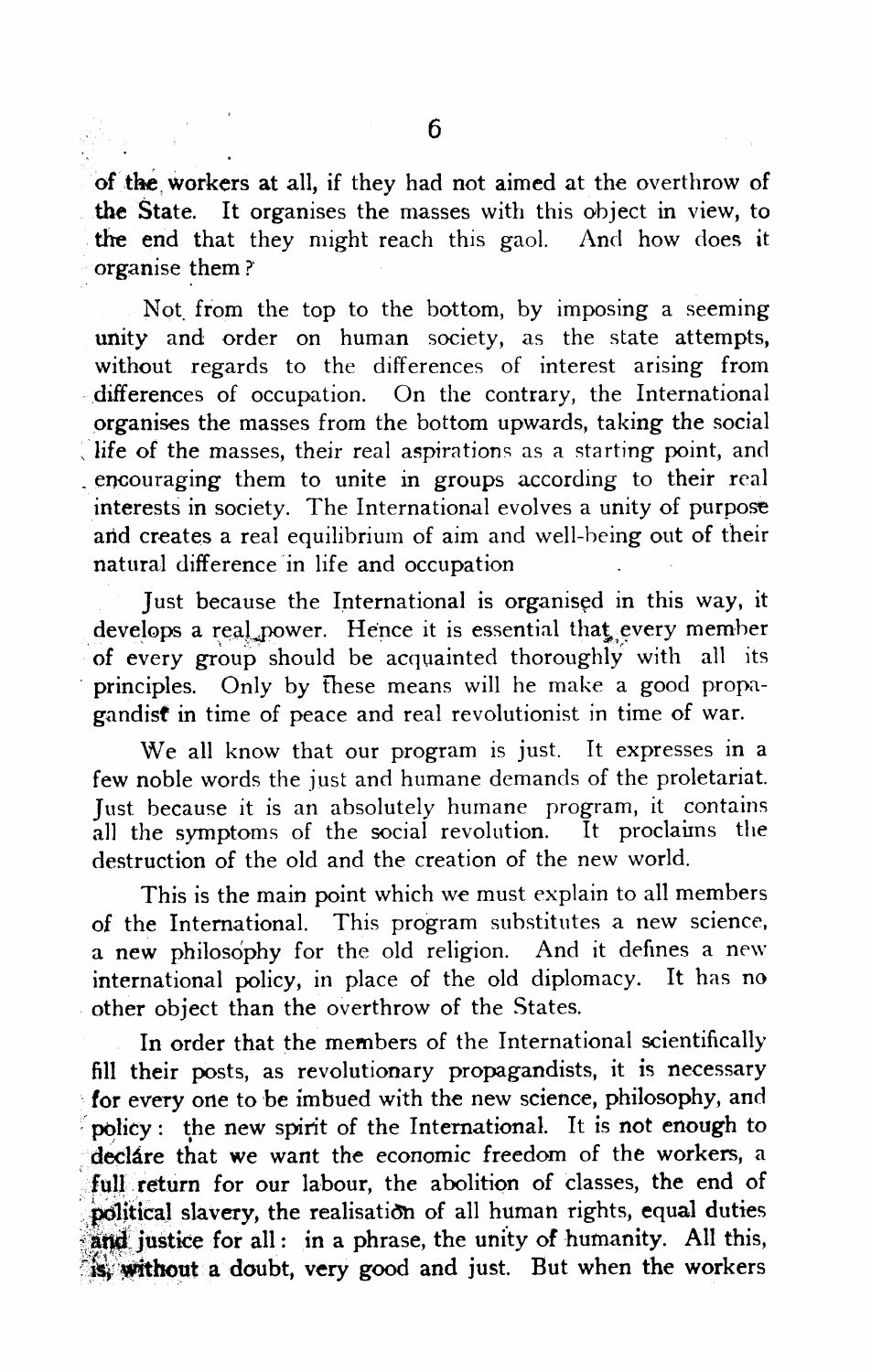of the International simply go on repeating these phrases, with out grasping their truth and meaning, they have to face the danger of reducing their just claims to empty words, cant which is mouthed without understanding.

It might be answered that not all workers, even when they are members of the International, can be educated. Is it not enough, then, that there are in the organisation, a group of people, who—as far as possible—are acquainted with the science, philosophy, and policy of Socialism ? Cannot the wide mass follow their " brotherly advice " not to turn from the right path, that leads ultimately to the freedom of the proletariat?

The authoritarian Communists in the International often make use of these arguments, although they have wanted the courage to state them so freely and so clearly. They have sought to hide their real opinion under demagogic compliments about the cleverness and all powerfulness of the people. We were always the bitterest enemies of this opinion. And we are convinced, that, if the International split into two groups—<sup>a</sup> big majority, and small minority of ten, twenty, or more people—in such a way, that the majority were convinced blindly of the theoretical and practical sense of the minority, the result would be the reduction of the International to an oligarchy—the worst form of State. The educated and capable minority would, together with its responsibilities, demand the rights of a governing body. And this governing body would prove more despotic than an avowed autocracy, because it would be hidden beneath a show of servile respect for the will of the people. The minority would rule through the medium of resolutions, imposed upon the people, and afterwards called "the will of the people." In this way, the educated minority would develop into a government, which, like all other governments, would grow every day more despotic and reactionary.

The International only then can become <sup>a</sup> weapon for liberating the people, when it frees itself ; when it does not permit itself to be divided into two groups—<sup>a</sup> big majority, the blind tool of an educated minority. That is why its first duty is to imprint upon the minds of its mentbers the science, philosophy, and policy of Socialism.